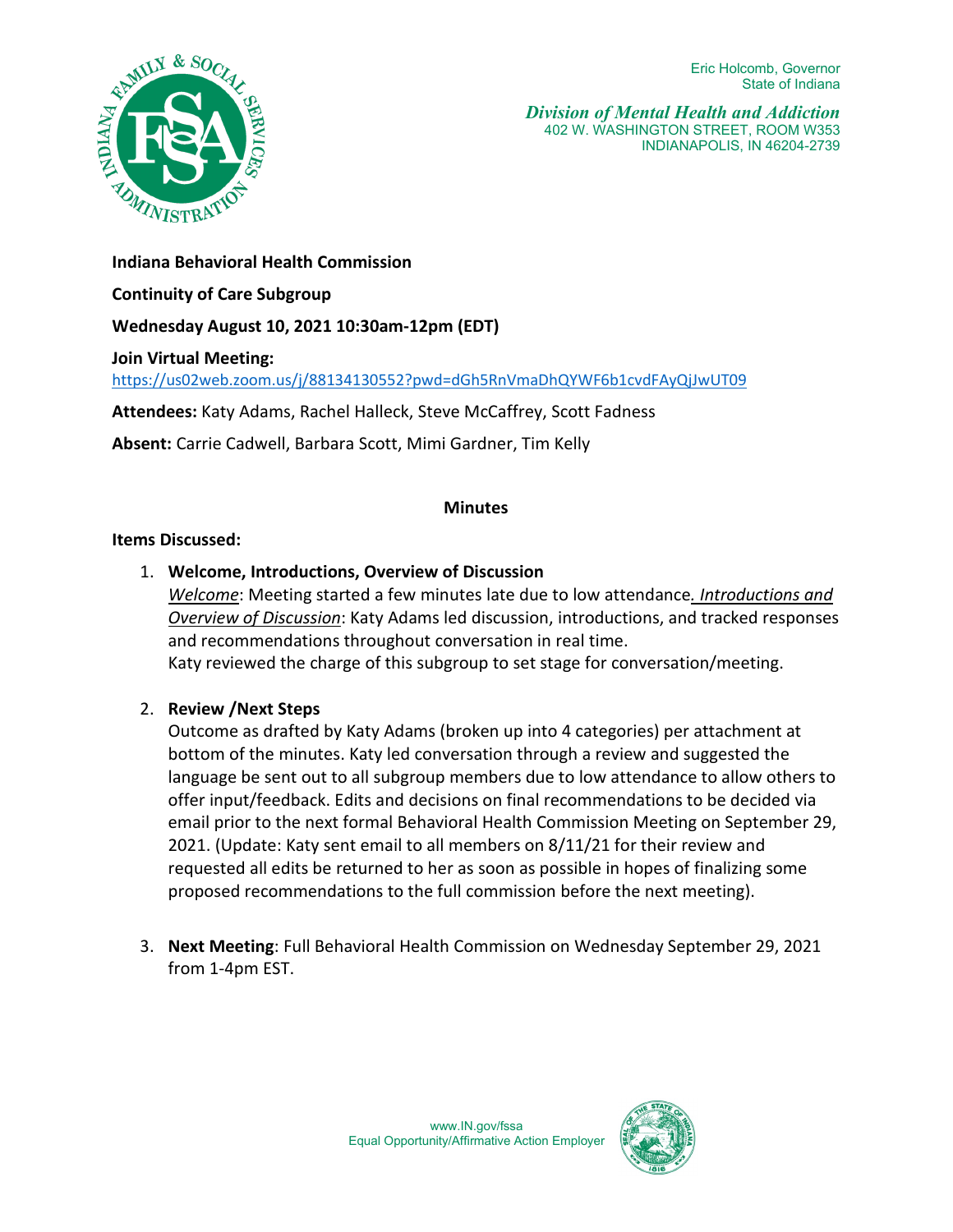## **Focus/Potential Recommendations as of 8/10/21:**

**#1 Treatment Extenders** (Rates for Peers, Use of Non-Licensed Staff, Use of Technology,)

"What do we need to recommend to legitimize and sustain use of Peers, Non-Licensed Staff, and Technology to fill gaps in continuity of care?"

- o Create training and certification of non-licensed staff (CHW, OTP certified staff, DOC certified staff, gambling certification, addiction certification-CADAC, prevention credential, endorsements based on future need—forensic recovery coach, child/family coach
- o Tie certification to reimbursement—fee that is sustainable for the position
- o Maximize use of telehealth for these certified individuals---Add "certified" individuals to approved providers of telehealth in MH treatment
- o Further exploration of technology as emerging practice

**#2 Access Issues** (private practitioner needs, administrative burden issues, workforce issues, integrated service delivery, silos "wrong door")

- o "What do we need to recommend to address issues related to access to intake and ongoing care?"
- o Workforce issues—
- $\circ$  Communication issues: data sharing between levels of care; **IHIE participation**, financial barriers/ IT infrastructure to participate in sharing data, HIPAA/42 CFR barriers to what can be shared recent changes
- o Centralized case management, potentially partner with MCE
- o Administrative burdens (intake experience, credentialing issues below)
- o Explore and develop and shared data system for levels of care and medication system (inclusive of emergency professionals, jail, hospital, etc)

**# 3 Parity** (Standardize Medical Necessity, Manage Prior Authorization Process to reduce burden, Reduce Denials, assure parity across Medicaid/Commercial Insurance)

- o "What do we need to recommend to assure parity exists for All Hoosiers seeking MH/SUD treatment?"
- o "What do we recommend to remove the administrative burden insurances cause with PA, credentialing, etc. that delays treatment or causes delays in workforce deployment?"
- $\circ$  Credentialing single point of entry
- o Multiple managed care companies with different processes, creates duplication of administrative process—and delay of providing care, and getting reimbursement for care
- o Standardized credentialing, prior approval process, medical necessity definition for all insured; accountability for those not following the state standard (financial?)
- o Centralized middle man
- $\circ$  Encourage investigation of NY blueprint for parity
- o Crider bill model for parity implementation: Stakeholder group working on this issue
- o Parity committee; Commission on improving the status of children
- o By fall will have completed reviews, see what they recommend? This will be reported to BH **Commission**
- $\circ$  Find a way to **empower enforcement of parity** via legislation? (outcome of recommendations above?)